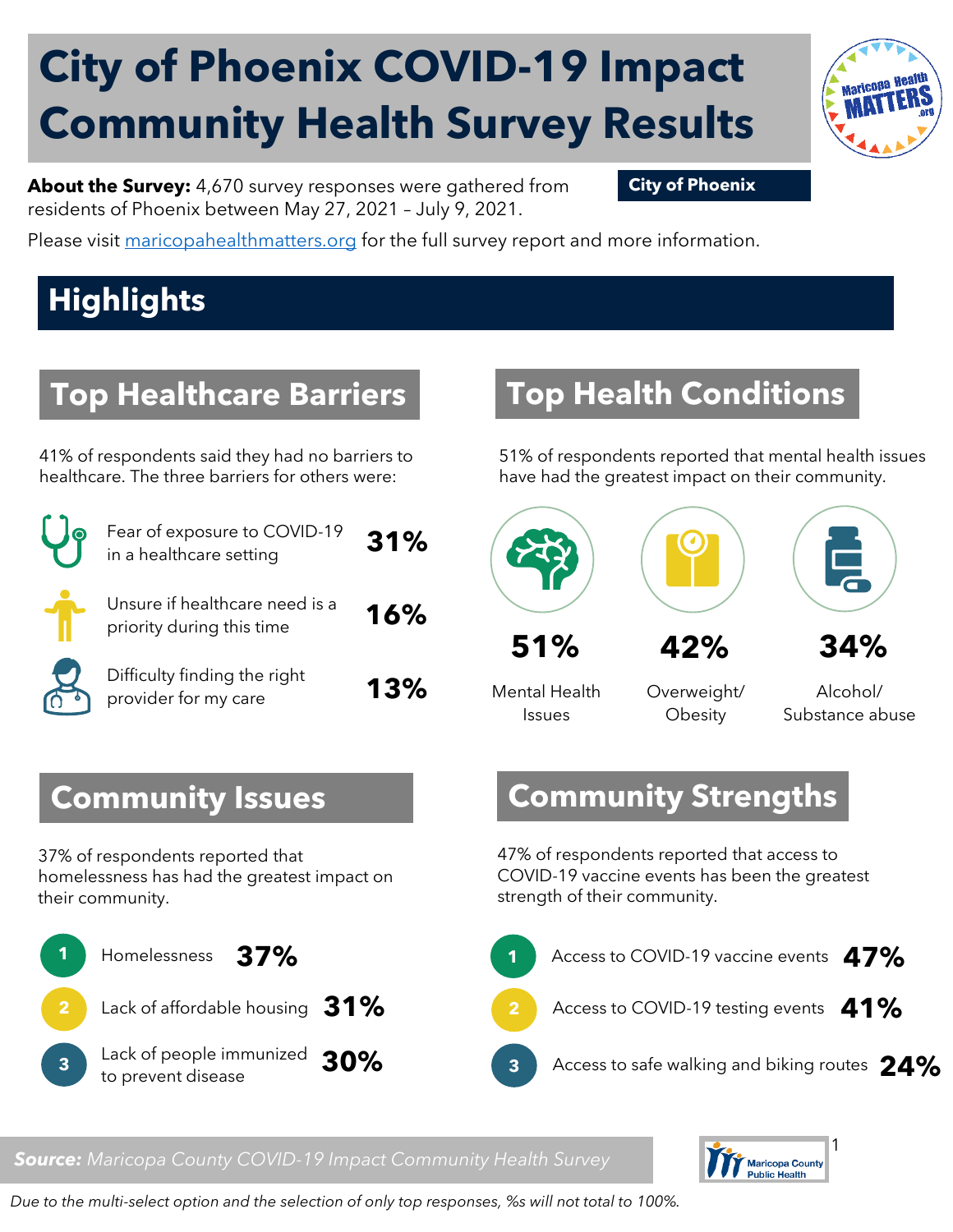## **Health Ratings**

## **Physical Health Mental Health**

About **1 in 4** respondents rated their current **physical health** as **worse** compared to their physical health prior to March of 2020.



Almost **2 in 5** respondents rated their current **mental health** as **worse**  compared to their mental health prior to March of 2020.



#### **Mental Health Care Access**

Almost **2 in 5** respondents who sought services to address their mental health were **sometimes or never** able to get the services they needed.



Over **1 in 4** respondents stated that **assistance with mental health issues** 

would have improved overall mental and physical health of their family in the last year.

Top three areas for improvement:



Maricopa County<br>Public Health

*Source: Maricopa County COVID-19 Impact Community Health Survey*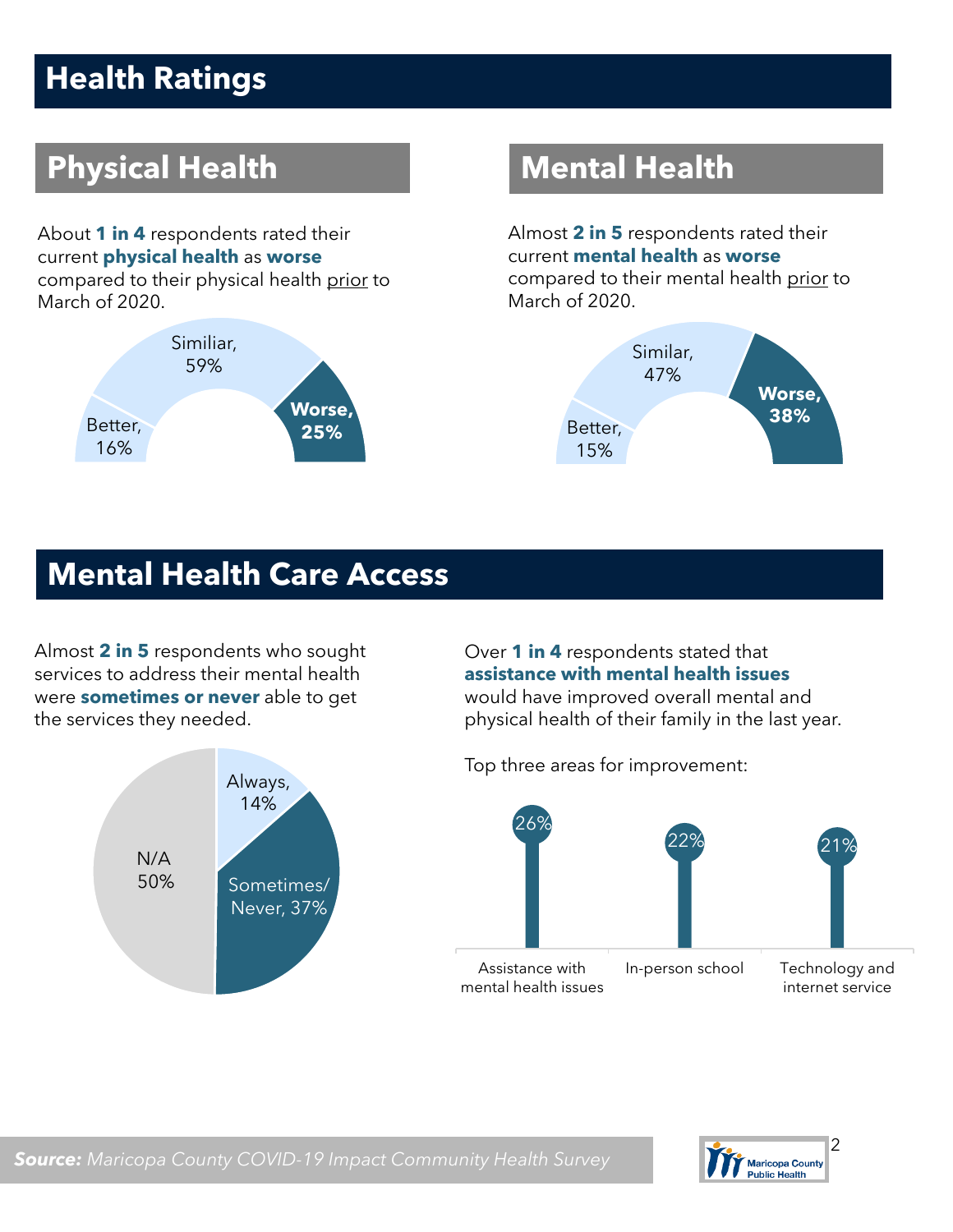#### **Income and Expenses**

Almost **half** of respondents stated that the stimulus check had a **strong/moderate impact** on their living expenses and access to healthcare.



**Since March of 2020**, how was your employment impacted due to the COVID-19 pandemic?



#### **23% of respondents indicated other topics:**

- Retired
- Increased work hours/responsibilities
- Unemployed
- Disability
- Pay reduction
- Homemaker/Stay-at-home parent
- **Student**
- Reduced work hours





*Due to the multi-select option and the selection of only top responses, %s will not total to 100%.*